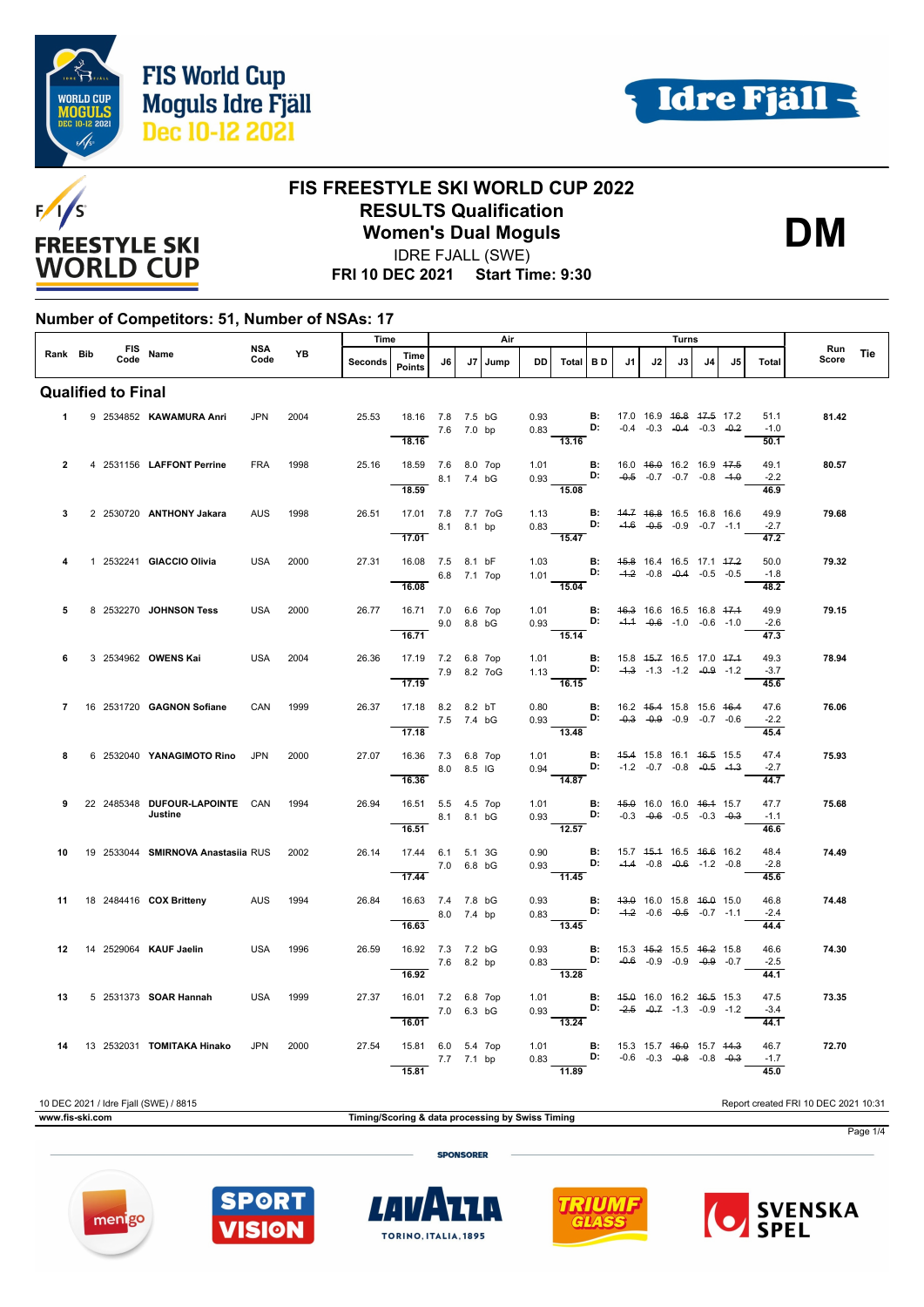





#### **FIS FREESTYLE SKI WORLD CUP 2022 RESULTS Qualification Women's Dual Moguls**

IDRE FJALL (SWE)

**DM**

**FRI 10 DEC 2021 Start Time: 9:30**

|          |                      |                                            | Time<br>Air        |      |         |                                                  |             | Turns  |         |                     |                                                                   |                 |                                                          |                                                                |    |              |    |                                |              |     |
|----------|----------------------|--------------------------------------------|--------------------|------|---------|--------------------------------------------------|-------------|--------|---------|---------------------|-------------------------------------------------------------------|-----------------|----------------------------------------------------------|----------------------------------------------------------------|----|--------------|----|--------------------------------|--------------|-----|
| Rank Bib | Code                 | FIS Name                                   | <b>NSA</b><br>Code | YB   | Seconds | Time<br><b>Points</b>                            | J6          | J7     | Jump    | DD                  | Total   BD                                                        |                 | J1                                                       | J2                                                             | J3 | J4           | J5 | <b>Total</b>                   | Run<br>Score | Tie |
| 15       |                      | 12 2484720 DUFOUR LAPOINTE CAN<br>Chloe    |                    | 1991 | 27.66   | 15.67 6.0<br>15.67                               | 7.8         | 8.6 bp | 5.7 7op | 1.01<br>0.83        | 12.70                                                             | B:<br>D:        |                                                          | 45.0 46.0 15.5 15.8 15.5<br>$-4.0$ $-0.8$ $-0.8$               |    | $-0.8 - 0.9$ |    | 46.8<br>$-2.5$<br>44.3         | 72.67        |     |
| 16       |                      | 10 2532204 SUMIYOSHI Kisara                | <b>JPN</b>         | 2000 | 27.02   | 16.42 6.9 7.6 bG<br>16.42                        | 7.6 6.8 bp  |        |         | 0.93<br>0.83        | D:<br>12.70                                                       | B:              | 44.5 15.5 15.5 15.5 45.7                                 | $-2.3$ $-0.7$ $-0.8$ $-1.4$ $-1.0$                             |    |              |    | 46.5<br>$-3.2$<br>43.3         | 72.42        |     |
|          | <b>Not Qualified</b> |                                            |                    |      |         |                                                  |             |        |         |                     |                                                                   |                 |                                                          |                                                                |    |              |    |                                |              |     |
|          |                      | 17 41 2530565 GILBERT Valerie              | CAN                | 1998 | 26.89   | 16.57 7.6 7.0 7op<br>16.57                       | 7.7 7.5 bp  |        |         | 1.01                | 0.83 <b>D:</b> $-1.4$ $-0.7$ $-4.5$ $-0.8$ $-0.6$<br>13.67        |                 | <b>B:</b> 44.0 14.8 14.8 15.1 45.3                       |                                                                |    |              |    | 44.7<br>$-2.9$<br>41.8         | 72.04        |     |
| 18       |                      | 7 2484307 GALYSHEVA Yuliya KAZ             |                    | 1992 | 27.88   | 15.41 7.4 7.4 bG                                 | 7.9 7.9 fG  |        |         | 0.93<br>0.93        |                                                                   | B:<br>D:        | $-1.0$ $-0.8$ $-1.0$ $-4.3$ $-0.5$                       | 44.7 14.9 15.0 14.8 45.0                                       |    |              |    | 44.7<br>$-2.8$                 | 71.53        |     |
| 19       |                      | 45 2529730 ASH Sophie                      | <b>AUS</b>         | 1996 | 27.65   | 15.41<br>15.68 6.0 5.7 bG                        | 7.5 7.6 bT  |        |         | 0.93                | $\frac{1}{14.22}$<br>$0.80$ D: $-0.6$ $-0.3$ $-0.9$ $-0.6$ $-0.3$ |                 | <b>B:</b> 44.2 15.2 45.8 15.3 15.2                       |                                                                |    |              |    | 41.9<br>45.7<br>$-1.5$         | 71.36        |     |
| 20       |                      | 11 2485108 HOSHINO Junko                   | <b>JPN</b>         | 1989 | 26.21   | 15.68<br>17.36 7.1 6.9 IG                        | 9.0         | 9.1 bp |         | 0.94<br>0.83        | $\frac{1}{11.48}$<br>D:                                           | <b>B:</b>       |                                                          | 45.0 14.1 14.0 14.0 43.8<br>$-3.4$ $-4.0$ $-1.5$ $-1.5$ $-1.3$ |    |              |    | 44.2<br>42.1<br>$-4.3$         | 69.24        |     |
| 21       |                      | 40 2530540 GERKEN SCHOFIELD GBR<br>Makayla |                    | 1999 | 28.00   | 17.36<br>15.27 7.1 6.3 bG                        | 8.0 8.0 bp  |        |         | $\sim 10^6$<br>0.93 | 14.08<br>$0.83$ D: $-1.6$ $-1.2$ $-4.0$ $-1.3$ $-1.9$             | B:              |                                                          | 14.8 45.4 15.0 15.4 43.8                                       |    |              |    | 37.8<br>45.2<br>$-4.1$         | 69.23        |     |
| 22       |                      | 24 2532085 AMRENOVA Ayaulym KAZ            |                    | 2001 | 28.03   | 15.27<br>15.24 7.5 7.1 bp                        | 7.9 7.6 bG  |        |         | 0.83<br>0.93        | 12.86<br>D:                                                       | <b>B:</b>       |                                                          | 45.2 14.6 15.0 14.6 43.8<br>$-4.0$ $-1.2$ $-4.5$ $-1.2$ $-1.4$ |    |              |    | 41.1<br>44.2<br>$-3.8$         | 68.89        |     |
| 23       |                      | 15 2535385 GORODKO                         | KAZ                | 2005 | 26.97   | 15.24<br>16.47 7.0 7.5 bG                        |             |        |         | 0.93                | 13.25                                                             | B:              | 14.5 15.0 15.5 45.5 44.5                                 |                                                                |    |              |    | 40.4<br>45.0                   | 68.52        |     |
|          |                      | Anastassiya                                |                    |      |         | 16.47                                            | 6.3 6.2 7op |        |         | 1.01                | 13.05                                                             | D:              |                                                          | $-2.1$ $-1.6$ $-4.2$ $-2.3$ $-2.7$                             |    |              |    | $-6.0$<br>39.0                 |              |     |
| 24       |                      | 28 2532819 WEESE Hanna                     | <b>GER</b>         | 2001 | 27.62   | 15.71 6.0 5.8 bG<br>15.71                        | 8.4 8.0 bp  |        |         | 0.93<br>0.83        | 12.29                                                             | <b>B:</b><br>D: |                                                          | 45.4 13.9 14.5 43.2 14.2<br>$-1.0$ $-0.3$ $-1.1$ $-1.4$ $-0.8$ |    |              |    | 42.6<br>$-2.9$<br>39.7         | 67.70        |     |
| 25       |                      | 44 2530274 CABROL Camille                  | <b>FRA</b>         | 1997 | 28.33   | 14.88 6.2 5.8 bp<br>14.88                        | 6.3 6.1 bG  |        |         | 0.83<br>0.93        | D:<br>$\frac{1}{10.73}$                                           | <b>B:</b>       |                                                          | 45.3 14.9 14.5 14.7 44.2<br>$-0.6$ $-0.7$ $-4.2$ $-1.0$ $-0.6$ |    |              |    | 44.1<br>$-2.3$<br>41.8         | 67.41        |     |
| 26       |                      | 17 2533204 SCHWINGHAMMER<br>Maia           | CAN                | 2001 | 27.32   | 16.07 6.6 6.9 bG                                 | 6.1 6.2 fT  |        |         | 0.93<br>0.84        | <b>D:</b> $-2.2$ $-1.9$ $-4.5$ $-1.6$ $-1.6$                      |                 | <b>B:</b> 15.0 15.0 <del>14.5</del> <del>15.1</del> 14.8 |                                                                |    |              |    | 44.8<br>$-5.1$                 | 67.20        |     |
| 27       |                      | 29 2533910 CHUDINOVA Polina                | <b>RUS</b>         | 2002 | 27.29   | 16.07<br>16.10 6.4 6.4 bT                        | 7.2 7.0 bG  |        |         | 0.80<br>0.93        | $\overline{11.43}$<br>D:                                          | <b>B:</b>       |                                                          | 44.0 14.2 45.8 14.1 14.3<br>$-4.3$ $-0.8$ $-1.0$ $-1.1$ $-1.2$ |    |              |    | 39.7<br>42.6<br>$-3.3$         | 67.12        |     |
| 28       |                      | 46 2530539 GERKEN SCHOFIELD GBR<br>Leonie  |                    | 1998 | 29.00   | 16.10<br>14.10 6.0 5.2 bp<br>7.0 7.6 bG<br>14.10 |             |        |         | 0.83<br>0.93        | $\frac{11.72}{ }$<br>$D:$ $D:$<br>11.43                           |                 | <b>B:</b> 14.5 13.8 <del>15.0</del> 14.6 <del>13.5</del> | $-0.6$ $-0.6$ $-0.5$ $-0.3$ $-4.0$                             |    |              |    | 39.3<br>42.9<br>$-1.7$<br>41.2 | 66.73        |     |

10 DEC 2021 / Idre Fjall (SWE) / 8815 Report created FRI 10 DEC 2021 10:31

**www.fis-ski.com Timing/Scoring & data processing by Swiss Timing**

Page 2/4

**SPONSORER** 









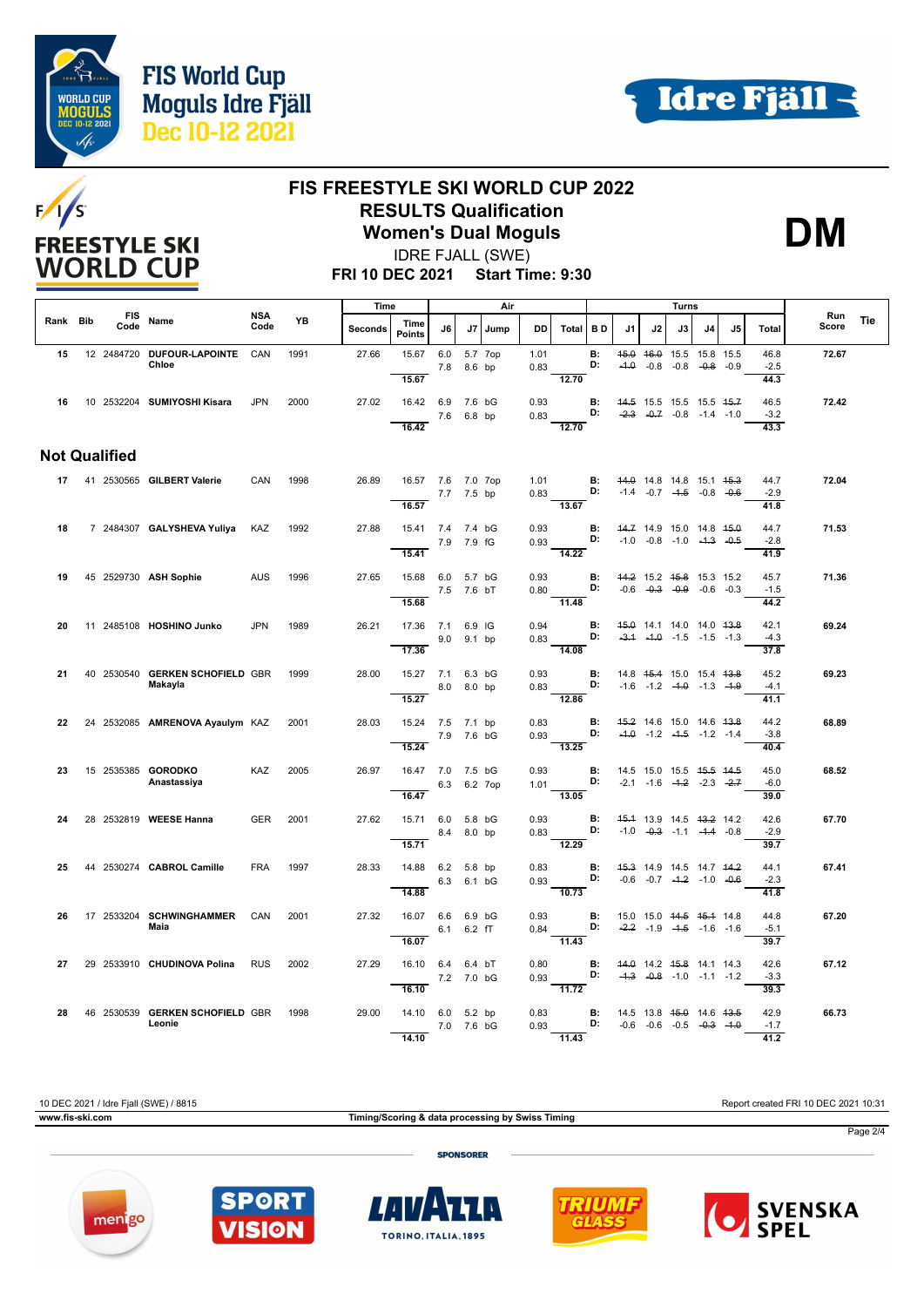

's

**FREESTYLE SKI WORLD CUP** 

F/



### **FIS FREESTYLE SKI WORLD CUP 2022 RESULTS Qualification Women's Dual Moguls**



IDRE FJALL (SWE)

**FRI 10 DEC 2021 Start Time: 9:30**

|          |                  |                                       |             |           | Time           |                                            |              |             | Air  |              |                                                                        |                 |                                                                                                |    | Turns                                                          |    |     |                                     |              |            |
|----------|------------------|---------------------------------------|-------------|-----------|----------------|--------------------------------------------|--------------|-------------|------|--------------|------------------------------------------------------------------------|-----------------|------------------------------------------------------------------------------------------------|----|----------------------------------------------------------------|----|-----|-------------------------------------|--------------|------------|
| Rank Bib | Code             | FIS Name                              | NSA<br>Code | <b>YB</b> | <b>Seconds</b> | Time<br><b>Points</b>                      | J6           | J7          | Jump | DD           | Total BD                                                               |                 | J1                                                                                             | J2 | J3 I                                                           | J4 | .15 | Total                               | Run<br>Score | <b>Tie</b> |
| 29       |                  | 25 2527272 ONEILL Taylah              | <b>AUS</b>  | 1994      | 28.98          | 14.13 6.3<br>14.13                         | 7.2 7.8 bp   | 6.9 bG      |      | 0.93<br>0.83 | 12.35                                                                  | <b>B:</b><br>D: |                                                                                                |    | 44.2 45.0 14.5 14.2 14.5<br>$-1.1$ $-0.6$ $-4.2$ $-1.2$ $-1.0$ |    |     | 43.2<br>$-3.3$<br>39.9              | 66.38        |            |
| 30       |                  | 30 2532844 HOGG Madison               | <b>USA</b>  | 2001      | 28.52          | 14.66 5.9 5.7 bp<br>14.66                  | 6.2 5.6 bG   |             |      | 0.83         | 0.93 <b>D:</b> $-1.3$ $-4.2$ $-4.7$ $-1.7$ $-1.3$<br>$\frac{1}{10.29}$ |                 | <b>B:</b> 45.8 15.0 13.5 13.8 42.6                                                             |    |                                                                |    |     | 42.3<br>$-4.3$<br>38.0              | 62.95        |            |
| 31       |                  | 43 2535386 GRAUR Olessya              | KAZ         | 2004      | 28.07          | 15.19 6.8 6.9 bT<br>15.19                  | 6.1          | 6.2 bG      |      | 0.80         | $0.93$ D:<br>11.19                                                     | B:              | 44.0 12.0 13.4 44.6 13.1                                                                       |    | $-0.4$ $-0.6$ $-0.8$ $-4.5$ $-0.8$                             |    |     | 38.5<br>$-2.2$<br>36.3              | 62.68        |            |
| 32       |                  | 33 2534086 CASS Sabrina               | <b>BRA</b>  | 2002      | 28.95          | 14.16 6.2 5.5 bG<br>5.8 6.1 bp<br>14.16    |              |             |      | 0.93         | 0.83 <b>D:</b> $-0.6$ $-0.6$ $-1.7$ $-1.3$ $-1.3$<br>$\frac{1}{10.37}$ | B:              | 44.5 13.0 14.0 13.5 42.3                                                                       |    |                                                                |    |     | 40.5<br>$-3.2$<br>37.3              | 61.83        |            |
| 33       |                  | 20 2533488 NAKAO Haruka               | <b>JPN</b>  | 2001      | 27.30          | 16.09 7.0 6.5 IG<br>16.09                  | 4.4 4.7 7op  |             |      | 0.94         | 1.01 <b>D:</b> $-4.2$ $-1.4$ $-1.4$ $-2.4$ $-1.6$<br>$\frac{1}{10.93}$ |                 | <b>B:</b> 44.0 13.5 13.0 12.5 42.0                                                             |    |                                                                |    |     | 39.0<br>$-4.4$<br>34.6              | 61.62        |            |
| 34       |                  | 26 2527373 HIMBURY Madii              | <b>AUS</b>  | 1994      | 30.24          | 12.65 6.2 6.5 bT<br>12.65                  |              | 5.7 5.4 bG  |      |              | 0.80 <b>B:</b><br>0.93 <b>D:</b><br>$-10.24$                           |                 | 44.3 13.8 42.0 13.6 13.5                                                                       |    | $-4.3$ $-1.2$ $-1.2$ $-1.1$ $-4.0$                             |    |     | 40.9<br>$-3.5$<br>37.4              | 60.29        |            |
| 35       | 53 2527561 LINan |                                       | <b>CHN</b>  | 1992      | 29.69          | 13.30 6.0 6.3 bp<br>6.5 7.5 bG<br>13.30    |              |             |      | 0.83         | $0.93$ D: -1.3 -0.9 -0.7 -1.6 -1.1<br>$-11.60$                         |                 | <b>B:</b> 44.2 12.8 13.5 12.0 42.0                                                             |    |                                                                |    |     | 38.3<br>$-3.3$<br>35.0              | 59.90        |            |
| 36       |                  | 32 2530095 MEILINGER Melanie AUT      |             | 1991      | 29.95          | 12.99 5.0 4.7 3p<br>12.99                  | 6.0 6.1 bp   |             |      | 0.78<br>0.83 | D:<br>8.80                                                             | <b>B:</b>       |                                                                                                |    | 43.7 13.0 13.5 12.5 42.5<br>$-1.0$ $-0.8$ $-1.0$ $-4.3$ $-1.2$ |    |     | 39.0<br>$-3.2$<br>35.8              | 57.59        |            |
| 37       |                  | 52 2533547 DEGROOTE Fantine FRA       |             | 2001      | 28.69          | 14.46 6.0 5.3 bp<br>$4.5$ 4.9 bG<br>14.46  |              |             |      | 0.83         | 0.93<br>9.05                                                           | B:              | 13.0 12.1 <del>12.1</del> 13.3 <del>13.8</del><br><b>D:</b> $-2.3$ $-4.5$ $-2.1$ $-1.9$ $-1.8$ |    |                                                                |    |     | 38.4<br>$-5.8$<br>32.6              | 56.11        |            |
| 38       |                  | 27  2530485  PERVUSHINA<br>Anastasiia | <b>RUS</b>  | 1997      | 30.32          | 12.56 6.5 6.7 bT<br>12.56                  | 4.1  4.1  bG |             |      | 0.80<br>0.93 | <b>D:</b> $-3.5$ $-1.4$ $-1.2$ $-1.3$ $-1.4$<br>9.09                   |                 | <b>B:</b> 44.7 12.0 11.8 12.8 44.3                                                             |    |                                                                |    |     | 36.6<br>$-3.9$<br>32.7              | 54.35        |            |
| 39       |                  | 49 2528169 GASPARINI Nicole           | SUI         | 1997      | 29.92          | 13.03 6.0 5.3 bT<br>6.4 6.0 bG<br>13.03    |              |             |      | 0.80<br>0.93 | D:<br>$-10.28$                                                         |                 | <b>B:</b> 12.0 11.7 43.5 44.6 12.6<br>$-1.9$ $-4.4$ $-2.2$ $-2.8$ $-1.5$                       |    |                                                                |    |     | 36.3<br>$-5.6$<br>30.7              | 54.01        |            |
| 40       |                  | 39 2534580 COUFALOVA Eliska CZE       |             | 2003      | 30.84          | 11.95 4.1 4.4 bp<br>4.1 4.2 bG<br>11.95    |              |             |      | 0.83         | 0.93 <b>D:</b> $-1.7$ $-1.0$ $-1.2$ $-4.8$ $-0.8$<br>$\frac{1}{7.38}$  |                 | <b>B:</b> 43.7 12.1 44.5 12.7 11.5                                                             |    |                                                                |    |     | 36.3<br>$-3.9$<br>32.4              | 51.73        |            |
| 41       |                  | 35 2535376 BERGHUIS Laura             | <b>NED</b>  | 2004      | 28.91          | 14.21 5.9 5.2 bT<br>14.21                  | 7.5 7.1 fT   |             |      | 0.80         | $0.84$ D:<br>10.57                                                     | B:              |                                                                                                |    | 43.5 10.7 12.0 40.3 12.0<br>$-2.0$ $-3.1$ $-2.6$ $-3.3$ $-2.6$ |    |     | 34.7<br>$-8.3$<br>26.4              | 51.18        |            |
| 42       |                  | 23 2530350 SCHILD Morgan              | <b>USA</b>  | 1997      | 28.41          | 14.79 7.0 6.5 7op<br>$6.6$ 7.3 bp<br>14.79 |              |             |      | 1.01         | $0.83$ D: $-8.0$ -6.4 -6.3 -4.8 -7.3<br>$\frac{1}{12.57}$              |                 | <b>B:</b> 42.8 14.0 45.5 15.0 14.8                                                             |    |                                                                |    |     | 43.8<br>$-20.0$<br>23.8             | 51.16        |            |
|          |                  | 43 48 2537262 CAO Tianging            | CHN 2004    |           | 30.83          | 11.96 6.0 5.1 bp<br>11.96                  |              | 5.6 6.3 7op |      |              | 0.83 <b>B:</b><br>1.01 <b>D:</b><br>10.61                              |                 |                                                                                                |    | 8.0 11.4 11.0 11.6 44.7<br>$-2.3$ $-2.5$ $-2.2$ $-2.4$ $-2.7$  |    |     | 34.0<br>$-7.0$<br>$\overline{27.0}$ | 49.57        |            |

10 DEC 2021 / Idre Fjall (SWE) / 8815 Report created FRI 10 DEC 2021 10:31 **www.fis-ski.com Timing/Scoring & data processing by Swiss Timing** Page 3/4**SPONSORER**